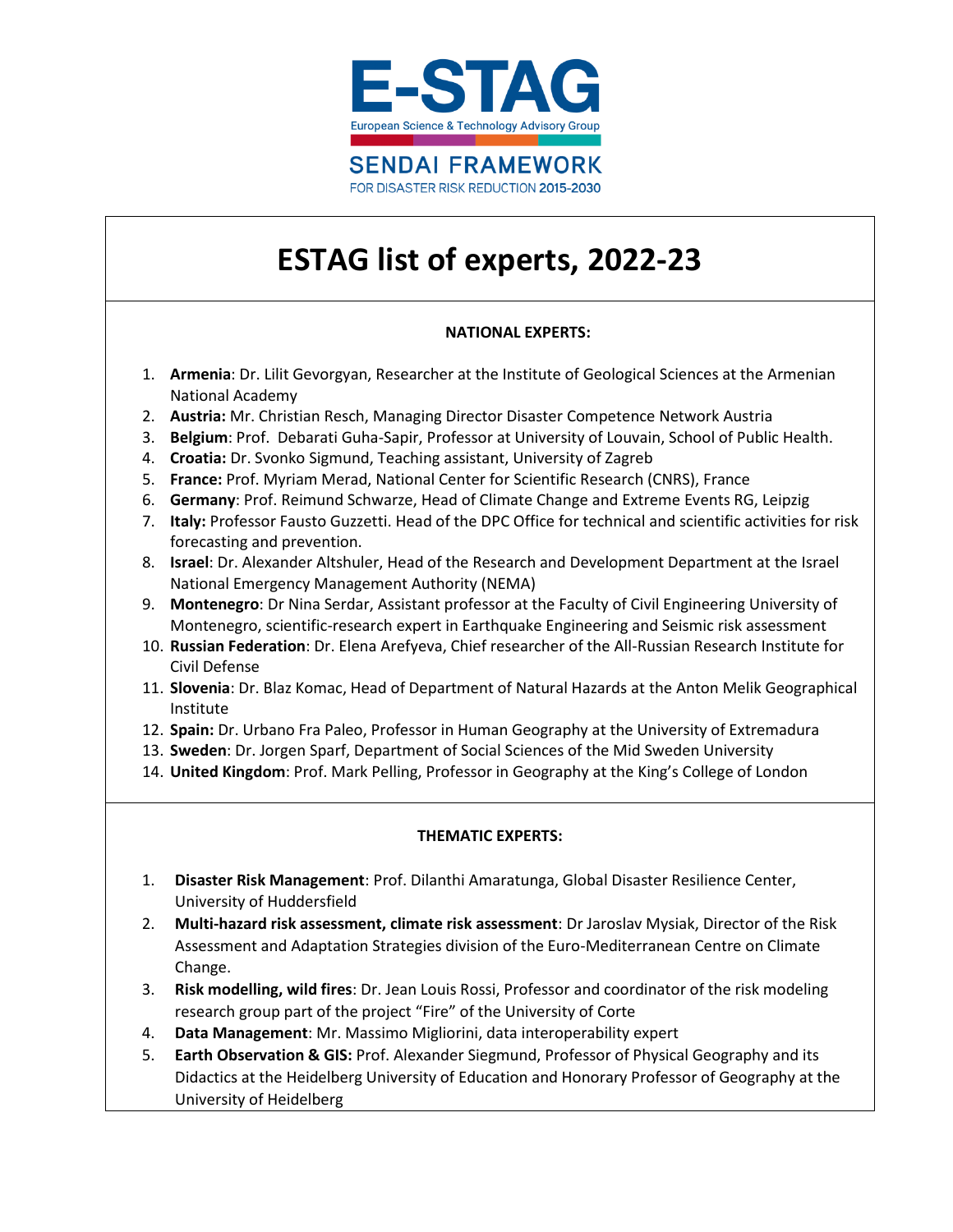

- 6. **Liaison with JRC**: Mr Ian Clarke
- 7. **Young scientists:** Cecilia Skarne, Dr. Signe Mikulane

# **ESTAG members' biographies**

| Dr. Lilit Gevorgyan is a researcher at the Institute of Geological Sciences of<br>the Armenian National Academy of Sciences. She holds a PhD in risk and<br>emergency management and MSc in mathematics with research interests in<br>socio-economic vulnerability analysis. Her research aimed at studying spatial<br>links between Socio-economic developments and Ecosystem Services and<br>built a Human-Environment Systems Vulnerability Index to floods.                                                                                                                                                                                                                                                                                                                                   |
|---------------------------------------------------------------------------------------------------------------------------------------------------------------------------------------------------------------------------------------------------------------------------------------------------------------------------------------------------------------------------------------------------------------------------------------------------------------------------------------------------------------------------------------------------------------------------------------------------------------------------------------------------------------------------------------------------------------------------------------------------------------------------------------------------|
| Mr. Christian Resch is managing director of Disaster Competence Network<br>Austria. He graduated the military academy with a Master's Degree in CBRN<br>defense and accomplished numerous assignments in humanitarian aid and<br>disaster response within the framework of the United Nations and the EU<br>Civil Protection Mechanism. For the Austrian Federal Ministry of Defense, he<br>works as CBRN research and development manager. He further holds a<br>Master of Engineering in Process and Plant Safety and is currently<br>completing a PhD, addressing performance parameters in emergency<br>management of major accident hazard sites.                                                                                                                                            |
| Prof. Debarati Guha-Sapir is professor of Epidemiology at the University of<br>Louvain Institute of Health and Society (IRSS). She studied in Johns Hopkins<br>University and finished her doctoral degree in Louvain School of Public<br>Health. Debarati is specialized in natural disasters and civil conflict as well<br>as their impact on human populations. She is currently working on<br>heatwaves in Europe and neighboring countries as well as climate disasters<br>in South Asia. Debarati is also fully engaged in strengthening evidence based<br>policy for disaster preparedness. She and her team maintain the<br>international database EMDAT for 184 countries in the world. She is of Indian<br>origin and remains closely connected professionally to her country of birth. |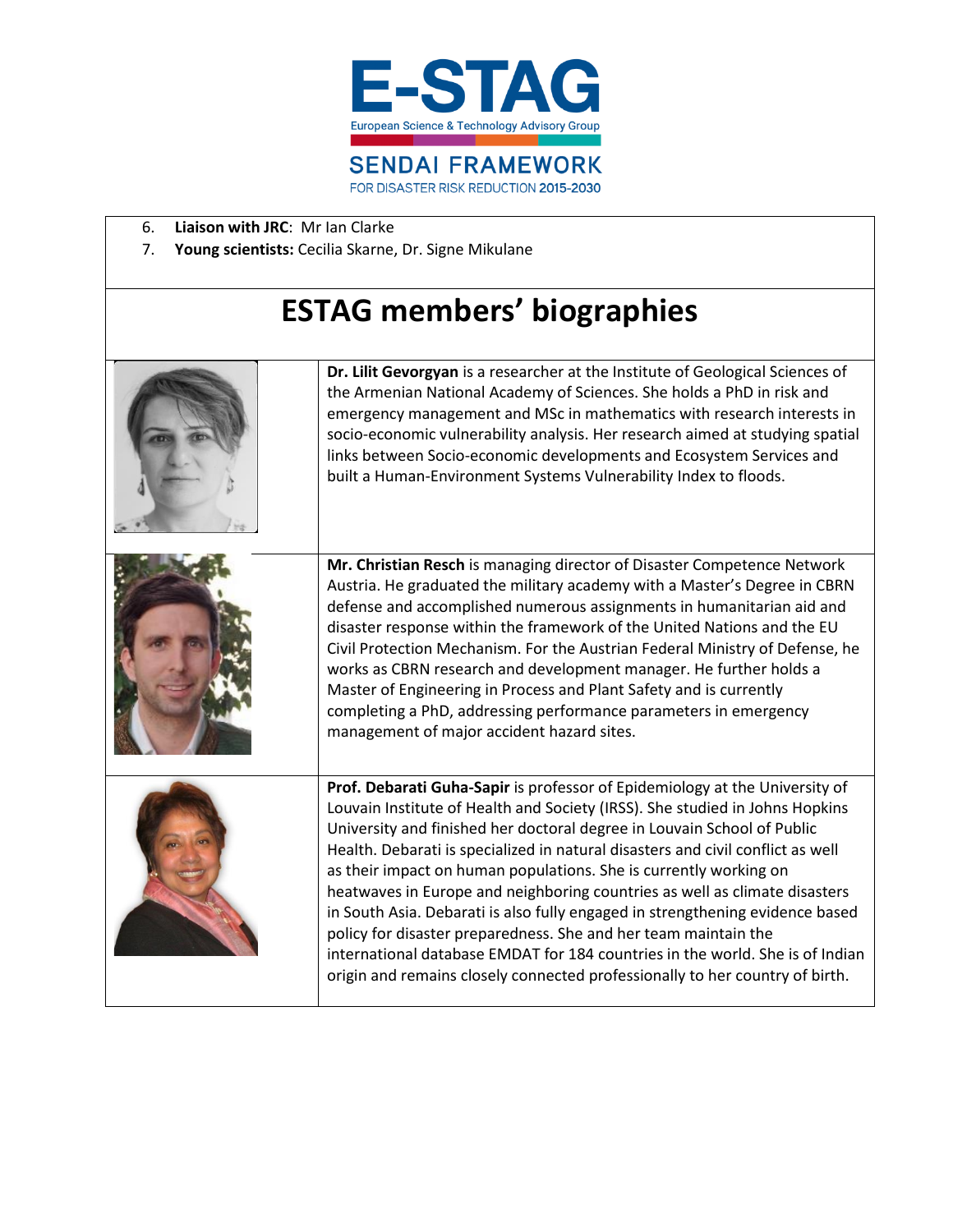

## **SENDAI FRAMEWORK**

FOR DISASTER RISK REDUCTION 2015-2030

| Dr. Zvonko Sigmund is Teaching Assistant at the University of Zagreb<br>Faculty of Civil Engineering. Dr. Sigmund has developed seismic disaster<br>risk reduction investment planning model for the built heritage. His research<br>was set the basis for the quick seismic risk assessment implemented in the<br>risk assessment of the City of Zagreb. Zvonko was also involved in the<br>National Risk Assessment and is a part of Croatian Civil Protection MUSAR<br>team. His research interests amongst others are Seismic Safety of the Built<br>Environment, Public Policy, Built Heritage Protection, Feasibility and<br>Sustainability in DRR Preventive Measures.                                                                                                                                                                                                   |
|---------------------------------------------------------------------------------------------------------------------------------------------------------------------------------------------------------------------------------------------------------------------------------------------------------------------------------------------------------------------------------------------------------------------------------------------------------------------------------------------------------------------------------------------------------------------------------------------------------------------------------------------------------------------------------------------------------------------------------------------------------------------------------------------------------------------------------------------------------------------------------|
| Prof. Myriam Merad is a Civil engineer. She obtained a Master of Business<br>Administration, a Master in scientific methods in management science, a<br>PhD in Management Sciences (Decision-aiding), and a HDR (high-level<br>specialization university-granted and higher education-sanctioned degree<br>obtained post PhD). Her fields of expertise are in risk, resilience and<br>sustainability governance and decision analysis in safety, security and<br>health-environment. Myriam contributed to European Union and French<br>research programmes in risk governance and to research programmes in the<br>field of Technological Risk Prevention. Myriam is part of the French National<br>Center for Scientific Research as research Director/Professor. She chaired<br>the French Agency for Food, Environmental and Occupational Health &<br>Safety working group. |
| Prof. Reimund Schwarze is the Head of the Climate Change and Extreme<br>Events RG, at the Helmholtz-Centre for Environmental Research - UFZ,<br>Leipzig. Prof. Schwarze is also a scientific advisor of the German National<br>Authorities responsible for disaster risk reduction, DKKV. Prof. Schwarze is<br>specialized in the fields of economics and finance of DRR.                                                                                                                                                                                                                                                                                                                                                                                                                                                                                                       |
| Fausto Guzzetti, geologist, senior research scientist on leave from the Italian<br>National Research Council (Consiglio Nazionale delle Ricerche - CNR). I<br>currently coordinate the Office for technical & scientific activities for risk<br>prediction and prevention of the Italian National Civil Protection<br>Department, of the Presidency of the Council of Ministers. I have always<br>been interested in natural hazards, geological and geo-hydrological in<br>particular, for which I have developed innovative predictive models,<br>including operational model for hazard forecasting and to assess the risk to<br>the Italian population. I have worked on geo-hydrological risk perception,<br>and on the design of mitigation and adaptation strategies to cope with the<br>ongoing and the projected climate and environmental changes. My research        |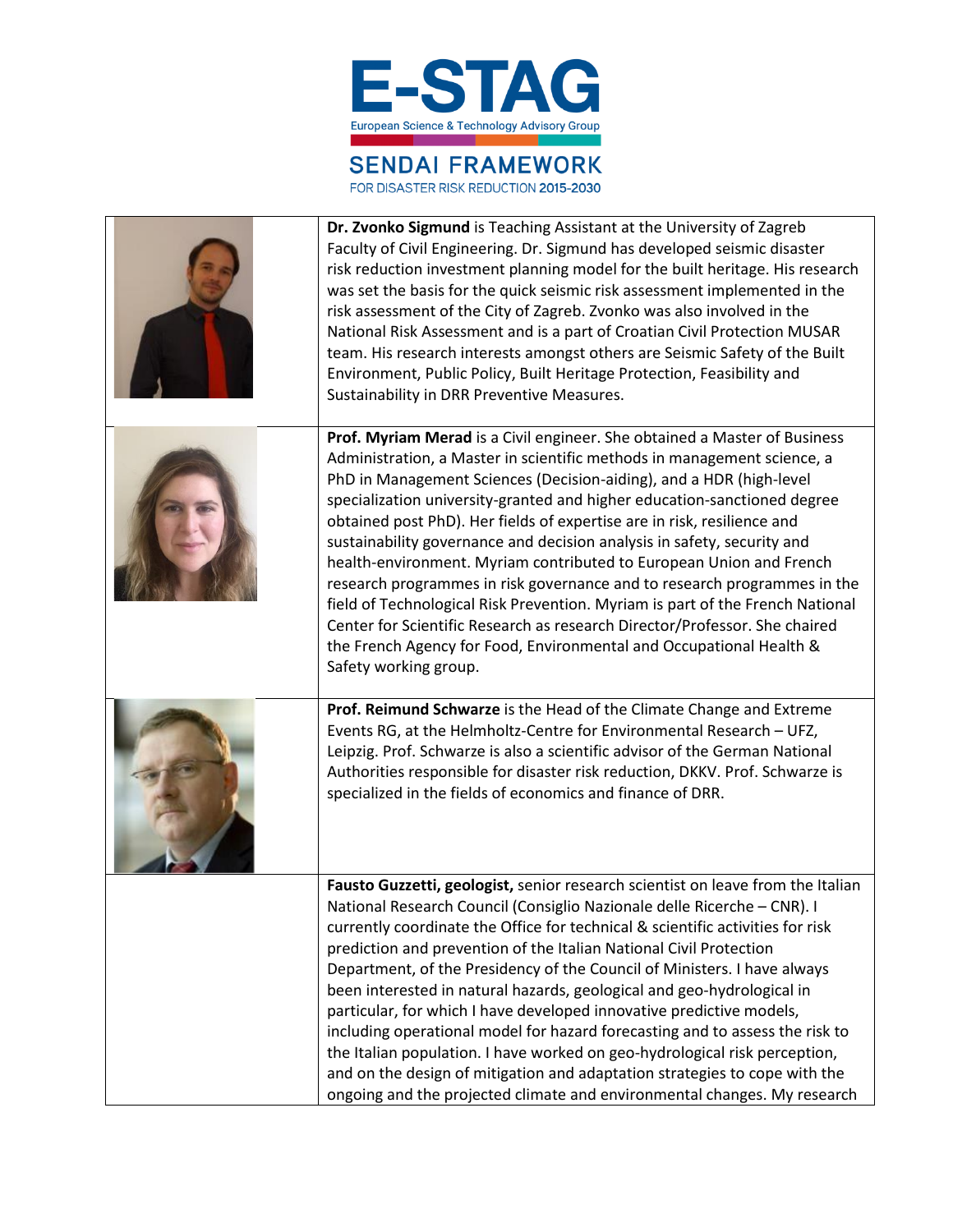

| interests have led me to reflect on ethical issues related to the research on<br>natural hazards.                                                                                                                                                                                                                                                                                                                                                                                                                                                                                                                                                                                                                                    |
|--------------------------------------------------------------------------------------------------------------------------------------------------------------------------------------------------------------------------------------------------------------------------------------------------------------------------------------------------------------------------------------------------------------------------------------------------------------------------------------------------------------------------------------------------------------------------------------------------------------------------------------------------------------------------------------------------------------------------------------|
| Dr. Alex Altshuler is the Founding Director of Research and Development at<br>Israel National Emergency Management Authority (NEMA). He has been<br>leading the national strategic development of research in emergency<br>management and disaster risk reduction. Alex was awarded Fulbright Post-<br>Doctoral Fellowship at Harvard University and currently serves as a Senior<br>Non-Resident Fellow with the Program on Crisis Leadership at Harvard<br>Kennedy School. Alex was awarded dozens of academic prizes and<br>fellowships and published dozens of academic papers dealing with<br>individual, organizational, community, national and international aspects of<br>emergency management and disaster risk reduction. |
| Dr Nina Serdar, PhD in Civil Engineering<br>Assistant professor at the Faculty of Civil Engineering University of<br>Montenegro, scientific-research expert in Earthquake Engineering and<br>Seismic risk assessment                                                                                                                                                                                                                                                                                                                                                                                                                                                                                                                 |
| Dr. Elena Arefyeva is Chief researcher of the All-Russian Research Institute<br>for Civil Defense and Emergencies of the Ministry of Russian Federation for<br>Civil Defense, Emergencies and Elimination of Consequences of Natural<br>Disasters (Emercom of Russia). Dr. Arefyeva has background education in<br>applied mathematics with a specialization in the prevention of emergency<br>situations, floods, and built environment. She worked on the development of<br>disaster related indicators for the Sustainable Development Goals and also<br>participated in the recent intergovernmental consultations and regional<br>conferences on DRR and implementation of the Sendai Framework.                                |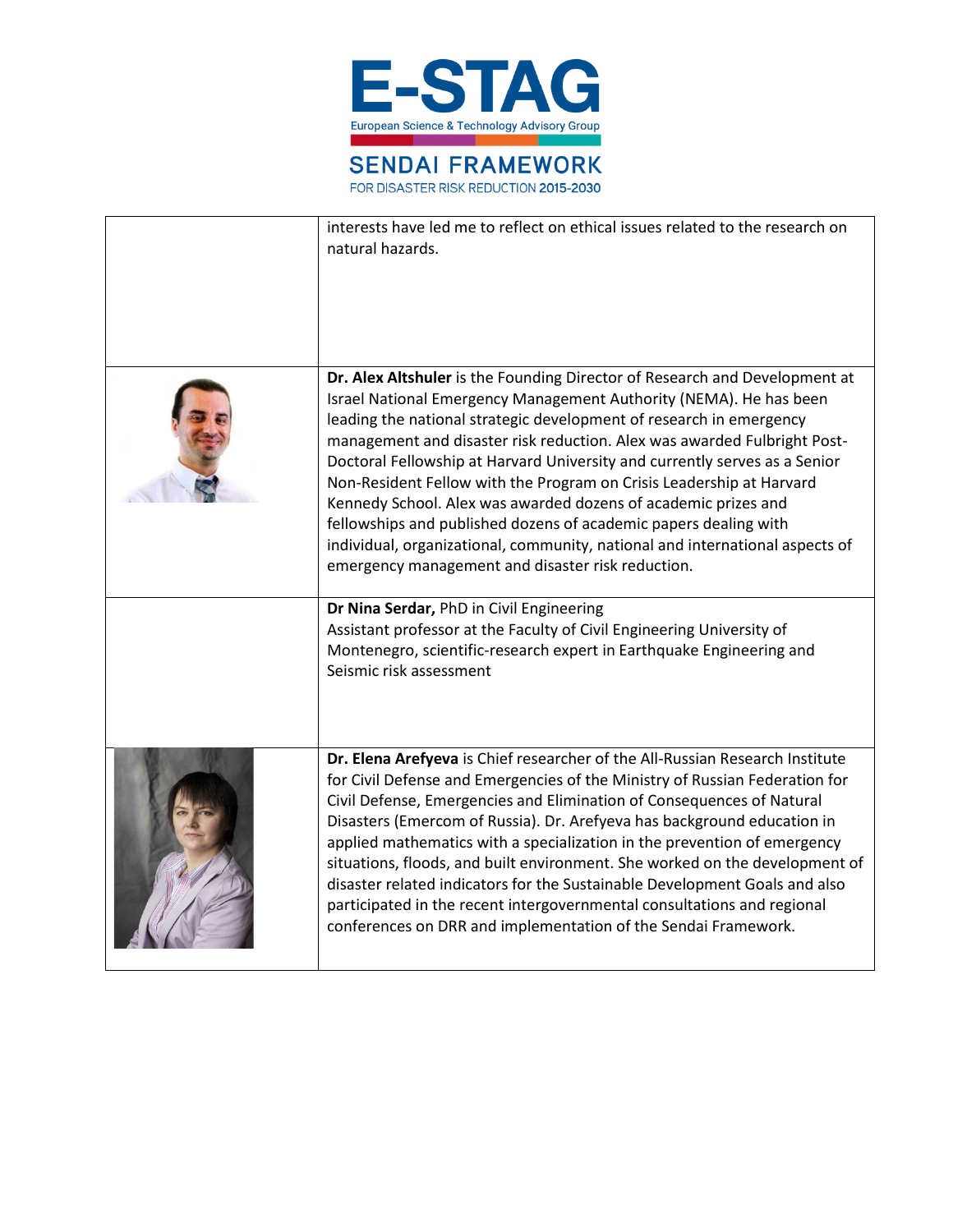

## **SENDAI FRAMEWORK**

FOR DISASTER RISK REDUCTION 2015-2030

| Dr. Blaz Komac is Head of the Department of Natural Hazards at the ZRC<br>SAZU Anton Melik Geographical Institute. He is specialized in the geography<br>of natural hazards and geographical information systems. Blaž serves as<br>editor-in-chief of the journal Acta Geographica Slovenica and Ujma, a<br>national journal on natural and other hazards. Recently, he has been involved<br>in research in the fields of avalanches and paleoclimate. He co-organizes the<br>National conference on natural hazards every three years.                                                                                                                  |
|-----------------------------------------------------------------------------------------------------------------------------------------------------------------------------------------------------------------------------------------------------------------------------------------------------------------------------------------------------------------------------------------------------------------------------------------------------------------------------------------------------------------------------------------------------------------------------------------------------------------------------------------------------------|
| Prof. Urbano Fra. Paleo is Professor in Human Geography at the University<br>of Extremadura in Spain. He is Visiting Professor at the University for Peace<br>(UPEACE), Costa Rica. He is member of the DRR Thematic Group,<br>Commission on Ecosystem Management, International Union for<br>Conservation of Nature (IUCN), Senior Research Fellow of the Earth System<br>Governance Project, and Associate Member of the International Scientific<br>Committee on Risk Preparedness (ICORP) of ICOMOS. His research<br>interests lie in risk governance, an on the analysis of strategies of mitigation<br>and adaptation to risk from natural hazards. |
| Dr Jörgen Sparf is an Associate Professor in sociology, a founding member of<br>the Risk and Crisis Research Center at Mid Sweden University and director of<br>the immersive environment RCR Simulation Lab. His research is based on<br>relational aspects of institutions and organizations, which he applies in the<br>empirical field of societal resilience and disaster risk reduction. Some of<br>Jörgen's core topics are policy theory, science-policy relations, trust, and<br>social network analysis.                                                                                                                                        |
| Prof. Mark Pelling is specialised in geography at the King's College of<br>London, and member of the Engineering and Physical Sciences Research<br>Council. Prof. Pelling holds a PhD in geography and background education in<br>marine resource management. In 2015, he received the Burtoni Award for<br>outstanding achievements in adaptation research, as a result of his work on<br>climate change. He is an author of the UNISDR Global Assessment Reports<br>since 2010 and a regular contributor to the World Bank's initiatives on<br>climate change.                                                                                          |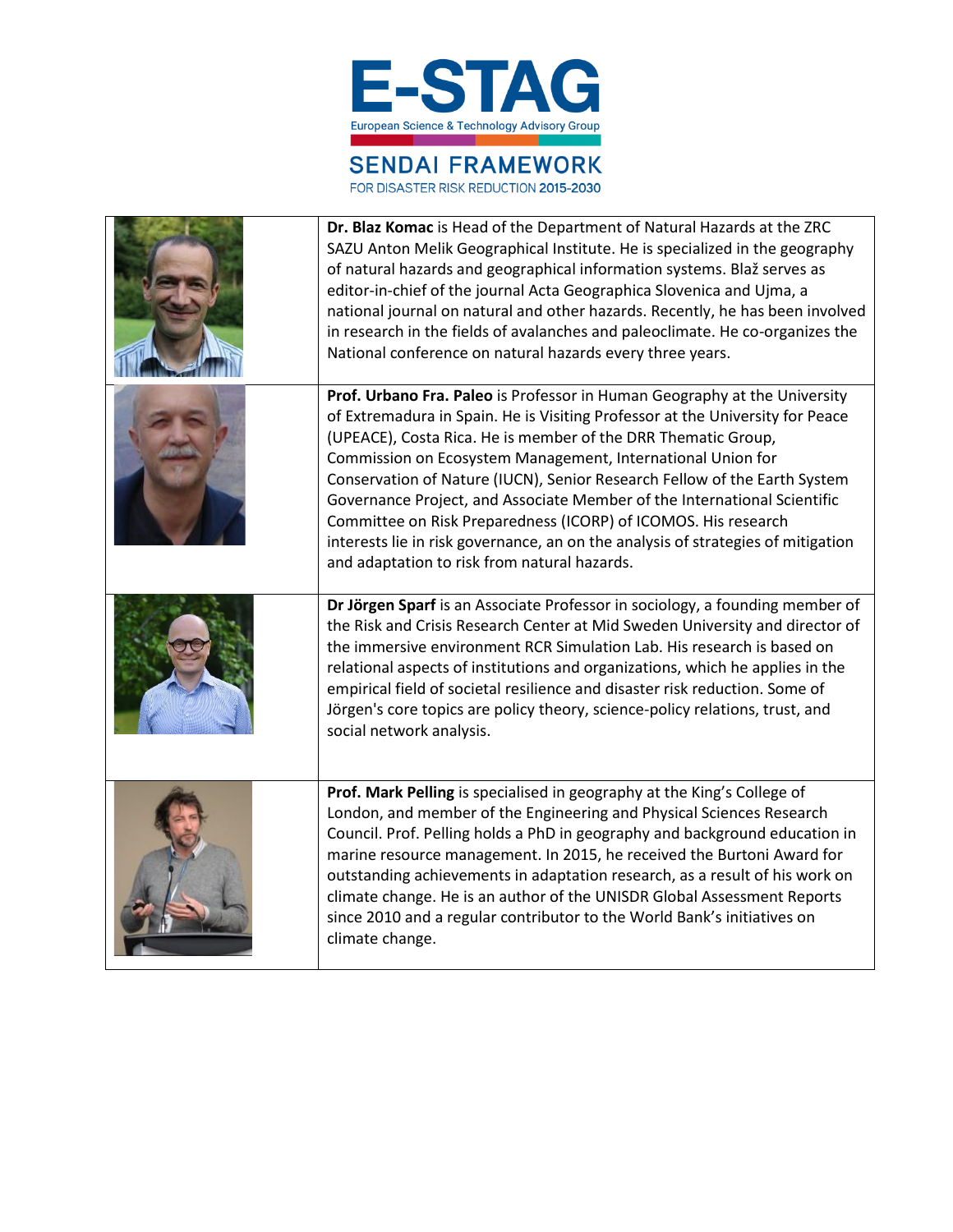

## **SENDAI FRAMEWORK**

FOR DISASTER RISK REDUCTION 2015-2030

r

| <b>Prof. Dilanthi Amaratunga</b> is Professor of Disaster Risk Management at the<br>University of Huddersfield, UK. She leads the Global Disaster Resilience<br>Center at the University of Huddersfield, UK. She is the Editor-in-chief of the<br>International Journal of Disaster Resilience in the Built Environment. Her<br>research interests include: Socio-economic measures for disaster risks; Built<br>environment dimensions of climate change and sustainability; Gender and<br>protection; and Public policy. She has project managed to successful<br>completion a large number of international research projects, generating<br>significant research outputs and outcomes. She is recognised for her career-<br>long impact up until 2020, and is placed among the global top 2% of<br>influential scientists, according to the report of "Composite Citation Metrics"<br>by Elsevier BV Netherlands and Stanford University, USA, released in August<br>2021. Full details of Dilanthi's publications, projects, and national and<br>international activities can be found at www.dilanthiamaratunga.net.<br>Dilanthi can be contacted via d.amaratunga@hud.ac.uk. |
|--------------------------------------------------------------------------------------------------------------------------------------------------------------------------------------------------------------------------------------------------------------------------------------------------------------------------------------------------------------------------------------------------------------------------------------------------------------------------------------------------------------------------------------------------------------------------------------------------------------------------------------------------------------------------------------------------------------------------------------------------------------------------------------------------------------------------------------------------------------------------------------------------------------------------------------------------------------------------------------------------------------------------------------------------------------------------------------------------------------------------------------------------------------------------------------|
| Dr Jaroslav Mysiak is the director of the Risk Assessment and Adaptation<br>Strategies division of the Euro-Mediterranean Centre on Climate Change. He<br>is a member of the Scientific Committee of the European Environmental<br>Agency (EEA), a member of the UNFCCC Expert Group on slow-onset event<br>(SOE), and a former member and rapporteur of the EC Horizon Europe's<br>Mission Board on Climate adaptation and Societal Transformation (2019-<br>2021). He is also a member of the Technical Expert Network on Catastrophe<br>Risks of the European Insurance and Occupational Pensions Authority<br>(EIOPA), the INFORM Global Risk consortium, the Ecosystems for Adaptation<br>and Disaster Risk Reduction network, and the EEA's Topic Centre on Climate<br>Change impacts, vulnerability and adaptation. His research focuses on risk<br>assessment and governance, including behavioural responses to risks and<br>risk-reduction measures, risk perception and transformational social change,<br>environmental economics, sustainable finance, climate adaptation and<br>services                                                                               |
| Dr. Jean Louis Rossi teaches at the University of Corte (France), where he<br>worked on the project "wild fires". Prof. Rossi is specialized in risk modeling<br>and decision-making tools. He was previously member of the scientific<br>committee of the Regional Park of Corsica. He holds a PhD in physical<br>sciences, focusing on underwater acoustics. Prof. Rossi led several<br>projects in collaboration with the European Commission, as well as US,<br>Portuguese and French local authorities about fire risk modeling. He is the<br>author of "Le risque incendie", 2012.                                                                                                                                                                                                                                                                                                                                                                                                                                                                                                                                                                                             |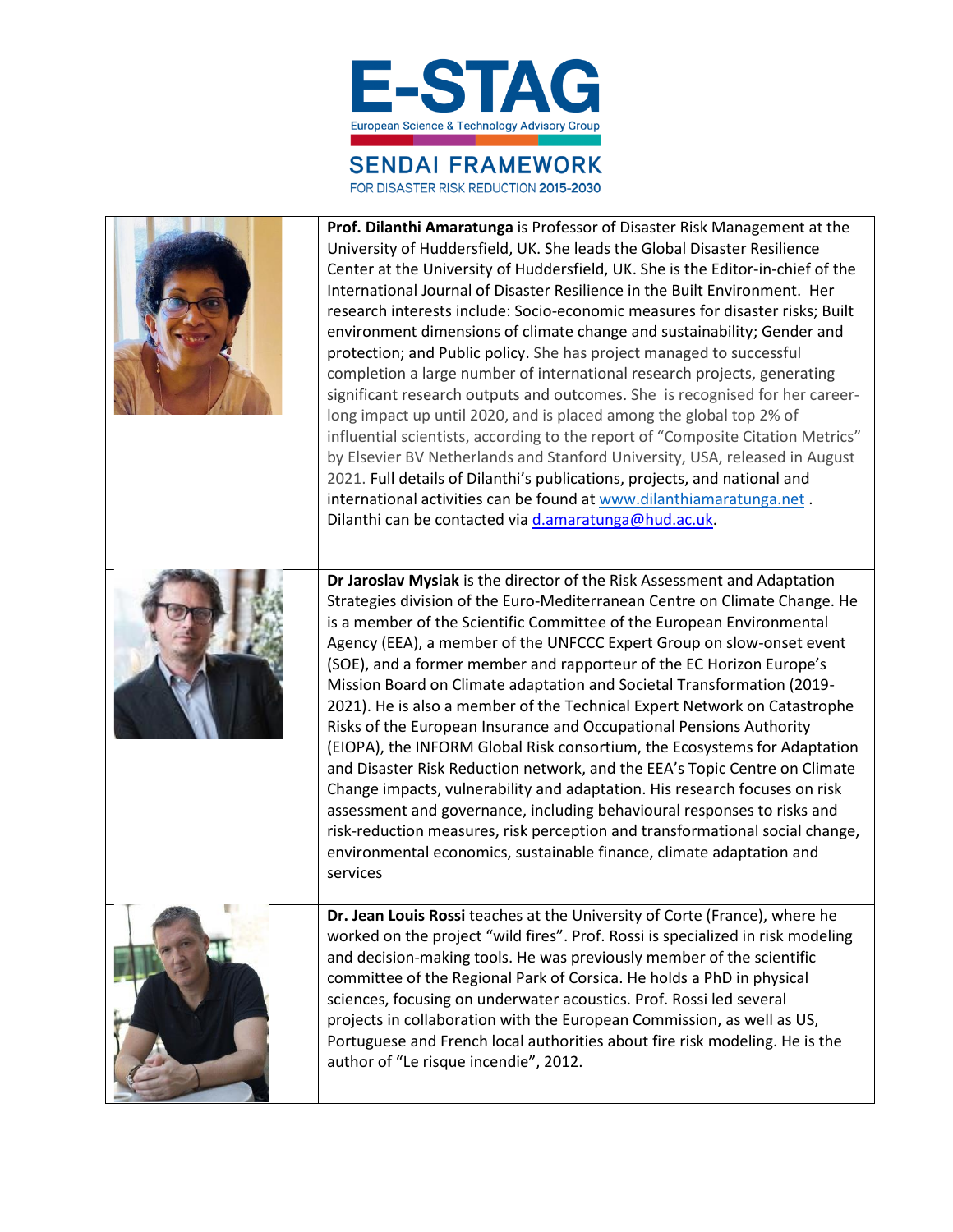

| Mr. Massimo Migliorini is a data management expert working since 2005 in<br>disaster management field, focusing on risk and impact assessments &<br>methodologies for strategic infrastructures (including cross-border<br>contexts). He coordinated a European project about new approaches of data<br>management and sharing to support emergency operators in disaster risks<br>understanding, with particular attention on cultural heritage protection. He<br>participated in several international projects in defining innovative<br>intervention protocols, focusing on data management, digitalization and                                                                                                                                                                                                     |
|-------------------------------------------------------------------------------------------------------------------------------------------------------------------------------------------------------------------------------------------------------------------------------------------------------------------------------------------------------------------------------------------------------------------------------------------------------------------------------------------------------------------------------------------------------------------------------------------------------------------------------------------------------------------------------------------------------------------------------------------------------------------------------------------------------------------------|
| transboundary data sharing.<br>Prof. Dr. Alexander Siegmund is professor of Physical Geography and chair<br>holder of the UNESCO Chair on Observation and Education of World Heritage<br>and Biosphere Reserve at the Heidelberg University of Education. There he is<br>managing director of the Heidelberg Center Education for Sustainable<br>Development (ESF). In addition he is honoray professor and founding<br>member of the Heidelberg Center for the Environment (HCE) at the<br>University of Heidelberg. He fosters the use of modern geo-technologies in<br>environmental and sustainability research and ESD. His research focuses on<br>regional climate and climate change, geo1ecology, environmental monitoring<br>& modelling, applied remote sensing & GIS, and environmental & geo-<br>education. |
| Ian Clark worked on disaster risk management for the European Commission<br>between 2010 and 2018 both on the policy side (Civil Protection) and on the<br>research/policy interface (JRC). In October 2018 he retired from the<br>European Commission and signed an agreement to be an Active Senior<br>supporting the work of the JRC on Disaster Risk Management.                                                                                                                                                                                                                                                                                                                                                                                                                                                    |
| Cecilia Louise Skarne grew up on the Canary Islands (Spain), and is fluent in<br>German, English and Spanish. After graduating from the University of York<br>with a BSc Environment, Ecology and Economics, she attended University<br>College London for a MSc Risk, Disaster and Resilience. Much of her<br>experience is research-based and builds upon integrating several knowledge<br>types (e.g., western with local and indigenous knowledge) across disciplines<br>to inform policy design. Key areas of expertise include: natural and                                                                                                                                                                                                                                                                       |